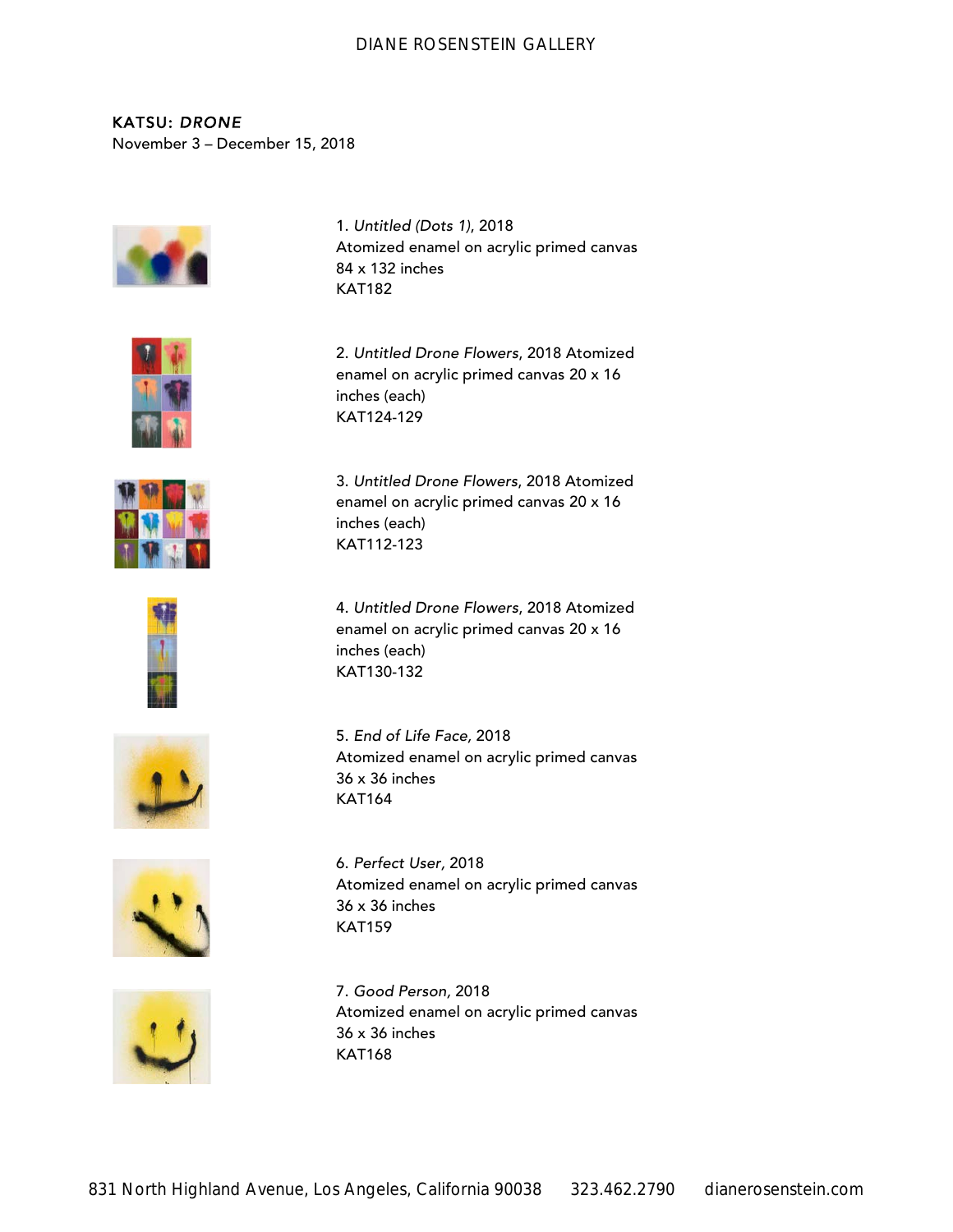8. *Inner Face,* 2018

10. *Royalty 5*, 2018

20 x 16 inches KAT179

36 x 36 inches KAT158





9. *Lemon Head,* 2018 Atomized enamel on acrylic primed canvas 36 x 36 inches KAT167

Atomized enamel on acrylic primed canvas

Atomized enamel on acrylic primed canvas





11. *Deep Thinker,* 2018 Atomized enamel on acrylic primed canvas 36 x 36 inches KAT169



12. *Retina Scan*, 2018 Atomized enamel on acrylic primed canvas 36 x 36 inches KAT163





13. *Interactive Expression,* 2018 Atomized enamel on acrylic primed canvas 36 x 36 inches KAT166

14. *Royalty 3*, 2018 Atomized enamel on acrylic primed canvas 20 x 16 inches KAT177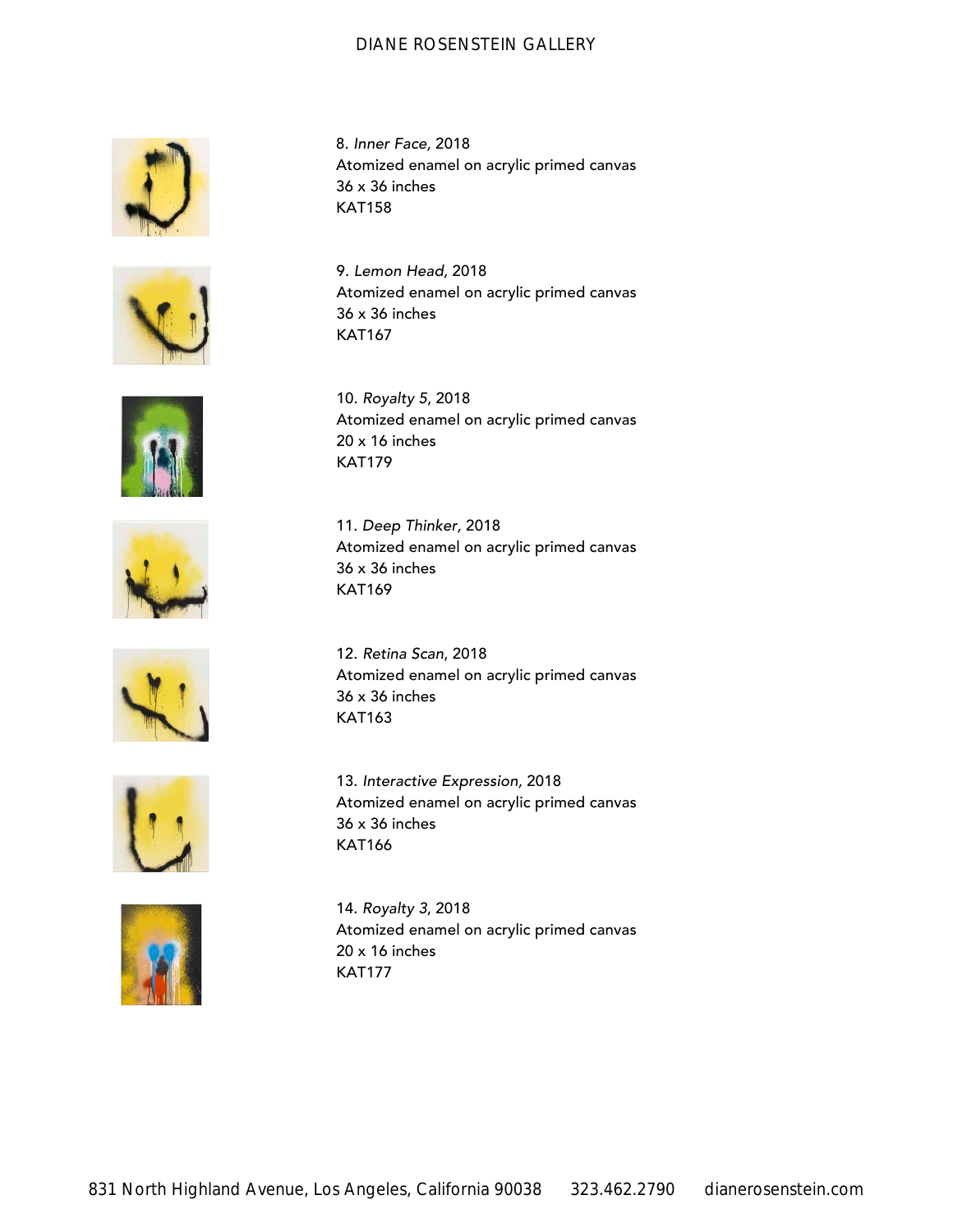15. *Behavior Monitoring System,* 2018 Atomized enamel on acrylic primed canvas

Atomized enamel on acrylic primed canvas

Atomized enamel on acrylic primed canvas

Atomized enamel on acrylic primed canvas

36 x 36 inches KAT156

36 x 36 inches KAT161

17. *Younger,* 2018

18. *Facial Recon,* 2018

36 x 36 inches KAT162

36 x 36 inches

KAT157

16. *High Speed Face,* 2018







19. *Restart,* 2018 Atomized enamel on acrylic primed canvas 36 x 36 inches KAT160



20. *Royalty 7*, 2018 Atomized enamel on acrylic primed canvas 20 x 16 inches KAT181

21. *Untitled (Dots 3)*, 2018 Atomized enamel on acrylic primed canvas 84 x 132 inches KAT184